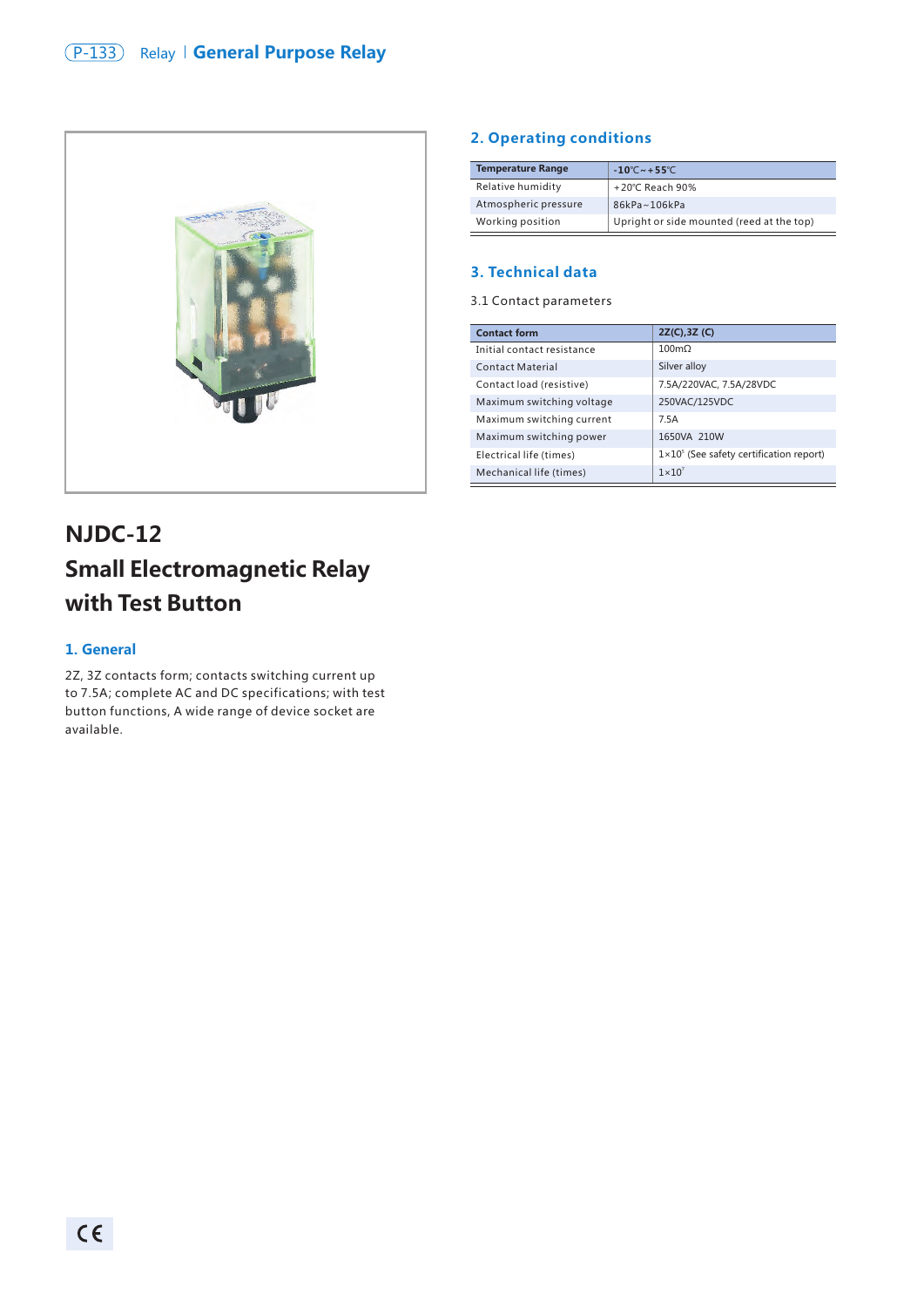#### 3.2 Performance and characteristic parameter

| <b>Insulation Resistance</b> |                                                      | $100M\Omega(500VDC)$                                      |
|------------------------------|------------------------------------------------------|-----------------------------------------------------------|
| Dielectric Strength          | Contact and coil, between different sets of contacts | 1500VAC                                                   |
|                              | Between open contacts                                | 500VAC                                                    |
| Action time                  |                                                      | $\leq$ 20ms                                               |
| Release time                 |                                                      | $\leq$ 20ms                                               |
| Shock (stability)            |                                                      | Acceleration 100m/s <sup>2</sup> , pulse duration of 11ms |
| Vibration                    |                                                      | Double amplitude of 1 mm (10~ 55) Hz                      |
| Terminal form                |                                                      | Plug-in                                                   |
| Outside dimensions (mm)      |                                                      | $35\times35\times52.5$                                    |

#### 3.3 Coil parameters

| Rated power consumption | <b>2W 3VA</b>                                                 |
|-------------------------|---------------------------------------------------------------|
| Pull-in voltage         | DC: $\leq$ 75% rated voltage; AC: $\leq$ 80% of rated voltage |
| Release voltage         | DC: $\geq$ 10% rated voltage; AC: $\geq$ 20% of rated voltage |
| Maximum voltage         | 110% rated voltage                                            |

#### 3.4 Specifications

| <b>Rated voltage VDC</b> | Action voltage VDC (≤) | Release Voltage VDC (≥) | Coil resistance Ω $±$ 10% |
|--------------------------|------------------------|-------------------------|---------------------------|
| 6                        | 4.5                    | 0.6                     | 22                        |
| 12                       | 9.0                    | 1.2                     | 80                        |
| 24                       | 18.0                   | 2.4                     | 360                       |
| 36                       | 27.0                   | 3.6                     | 840                       |
| 48                       | 36.0                   | 4.8                     | 1440                      |
| 110                      | 82.5                   | 11.0                    | 7560                      |
| 220                      | 165.0                  | 22.0                    | 29000                     |

| <b>Rated voltage VAC</b> | Action voltage VAC (≤) | Release Voltage VAC (≥) | Coil resistance (20 °C) $\Omega \pm 10\%$ |
|--------------------------|------------------------|-------------------------|-------------------------------------------|
| 6                        | 4.8                    | 1.2                     |                                           |
| 12                       | 9.6                    | 2.4                     | 19                                        |
| 24                       | 19.2                   | 4.8                     | 80                                        |
| 48                       | 38.4                   | 9.6                     | 400                                       |
| 110                      | 88.0                   | 22                      | 1600                                      |
| 220                      | 176.0                  | 44                      | 7300                                      |
| 380                      | 304.0                  | 76                      | 21000                                     |

Note: The coil coil temperature parameter is value in 20℃.

## **4. Matching socket (optional)**

| <b>Relay Model</b>       | <b>NJDC-12/2Z</b>                                    |                          |  |
|--------------------------|------------------------------------------------------|--------------------------|--|
| Model of equipped socket | CZF08A                                               | CZF08A-E                 |  |
| Socket Dimensions (mm)   | $52\times41\times21.5$<br>$52 \times 41 \times 21.5$ |                          |  |
| Socket lead form         | Screw-type terminals (device type, rail)             |                          |  |
| <b>Relay Mode</b>        | <b>NJDC-12/3Z</b>                                    |                          |  |
| Model of equipped socket | CZF11A                                               | $CZF11A-E$               |  |
| Socket Dimensions (mm)   | $52 \times 44 \times 31$                             | $52 \times 44 \times 31$ |  |
| Socket lead forml        | Screw-type terminals (device type, rail)             |                          |  |